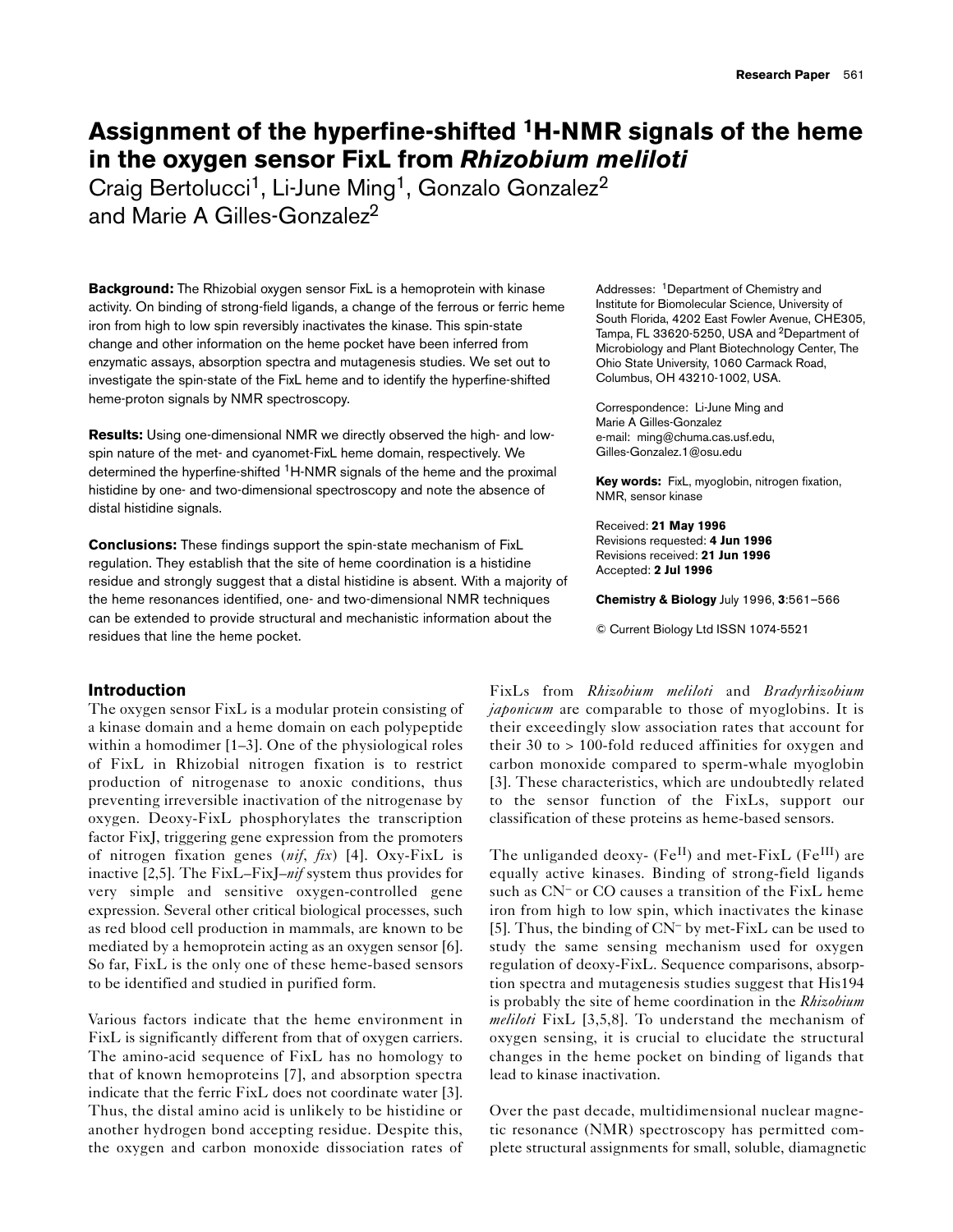proteins (<20 kDa), sometimes without the need for isotopic labeling [9,10]. In metalloproteins, proximity of protons to a paramagnetic center causes their signals to exhibit fast relaxation times, isotropic shifting and line broadening [11–13]. We and others have successfully exploited the isotropic shift that isolates the signals of the protons in the metal-binding site of metalloproteins from the crowded diamagnetic region (0–13 ppm) to determine structural features of hemoproteins [14–18]. Here, we examine the ferric forms of RmFixLH, a monomeric and quite soluble 17.6-kDa truncation of the *Rhizobium meliloti* FixL, containing only the heme domain. The paramagnetic met- (high-spin,  $S = 5/2$ ) and cyanomet- (lowspin,  $S = 1/2$ ) species correspond to the pertinent active and inactive conformations of FixL, respectively. For the low-spin paramagnetic form, isotropic shift and line broadening are sufficiently small that it becomes feasible to use two-dimensional NMR spectroscopy methods for signal assignment.

The theory behind the NMR studies of paramagnetic molecules is as follows. In environments where magnetic anisotropy is present, such as in low-spin FeIII heme proteins, the dipolar shift becomes an important shift mechanism:

$$
\frac{\Delta v^{\text{dip}}}{v} = -(1/3)N[(\chi_z - 1/2(\chi_x + \chi_y)]\left(\frac{3\cos^2\theta - 1}{r^3}\right) -
$$

$$
(1/2N)(\chi_x - \chi_y)\left(\frac{\sin^2\theta\cos 2\Omega}{r^3}\right)
$$

where r is the nucleus–metal distance,  $\theta$  is the geometric angle of the **r** vector with the Z axis, and  $\Omega$  is the angle of the X axis with the projection of the  $r$  vector on the XY plane. When the principal components of the magnetic susceptibility tensor  $(\chi's)$  are known, one can obtain the configuration of the metal site. Other NMR techniques that help to determine molecular structures are estimation of proton–metal distances by the Solomon equation and Curie relaxation, detection of through-bond scalar coupling and observation of through-space nuclear Overhauser effects (NOEs) [11–14,19,20]. Because of better signal resolution, two-dimensional versions of these techniques are especially useful for the study of protein structures.

Coherence-transfer NMR techniques are helpful for signal assignment in paramagnetic species when it is possible to observe the crosspeaks due to scalarly coupled nuclei. The intensities of the cross-signals in a coherence-transfer correlation spectroscopy (COSY) experiment are functions of  $sin(\pi J_{ab}t_1)exp(-t_1 / T_2)$ , where  $J_{ab}$  is the scalar coupling constant,  $T_2$  the spin–spin relaxation time, and  $t_1$  the evolution time for the second dimension [21]. Because of the broadness (short  $T<sub>2</sub>$ ) of the hyperfine-shifted signals,

coherence transfer between these signals may be so weak that it becomes undetectable. Since the scalar coupling between a vicinal pair of protons depends on their dihedral angle, however, the configuration of the moiety being studied, for example, the propionate groups of protoporphyrin IX, can also be revealed by the crosspeaks in a coherence-transfer spectrum.

The internuclear distance  $r_{ij}$  between a pair of nuclei i and j in a paramagnetic species can be estimated from the NOE:

$$
NOE(i) = (\sigma_{ij} / \rho_i)[1 - exp(-\rho_i t)]
$$

where  $\sigma_{ij} = -h^2 \gamma^4 \tau_c / 10 r_{ij}^6$  is the cross relaxation, with  $\gamma$ the gyromagnetic ratio and  $\tau_c$  the rotational correlation time,  $\rho_i$  is the intrinsic relaxation rate of  $i$ , and t is the saturation duration. The rotational correlation time  $\tau_c$ also provides information about molecular dynamics and local motions. On the other hand, the large  $\rho_i$  of a hyperfine-shifted signal can result in very weak NOEs.

For paramagnetic hemoproteins such as the ferric RmFixLH, the heme–proton signals that are shifted outside of the diamagnetic region may be assigned by a combination of two-dimensional NMR techniques. Coherence transfer methods (COSY and total correlation spectroscopy (TOCSY)) can be used to identify spin systems, such as those of vinyl and propionate groups. Throughspace interactions (determined by nuclear Overhauser enhancement spectroscopy (NOESY)) then establish the spatial arrangement of these sidechains and the methyl groups and *meso* protons with respect to each other around the porphyrin ring. The isotropically shifted proton signals of the amino acids lining the heme cavity can also be identified by their through-space interaction (NOEs) with the heme protons [12, 22]. Here, we describe the first <sup>1</sup>H-NMR study of FixL. We identify the isotropically shifted heme and proximal amino-acid signals of RmFixLH and compare our observations to data from selected myoglobins. This work also constitutes the first direct structural observation of the heme cavity of an oxygen sensor.

# **Results and discussion**

#### **The switch from high- to low-spin**

The high-spin nature of the heme iron in met-RmFixLH at pH 8 is evident in the  ${}^{1}$ H-NMR spectrum that spans a large spectral window from 100 to –20 ppm (Fig. 1c). The one-dimensional 1H-NMR spectra in Figure 1a,c clearly show the switch from the high- to the low-spin Fe<sup>III</sup> heme center that occurs on binding of cyanide. Consistent with FixL's low affinities for ligands, the low-spin cyanometheme is only evident after the addition of eight equivalents of cyanide. This species has a significantly different spectrum from those of cyanomet-myoglobin or the cytochromes [12]. For example, none of the heme-methyl signals of RmFixLH is isotropically shifted outside the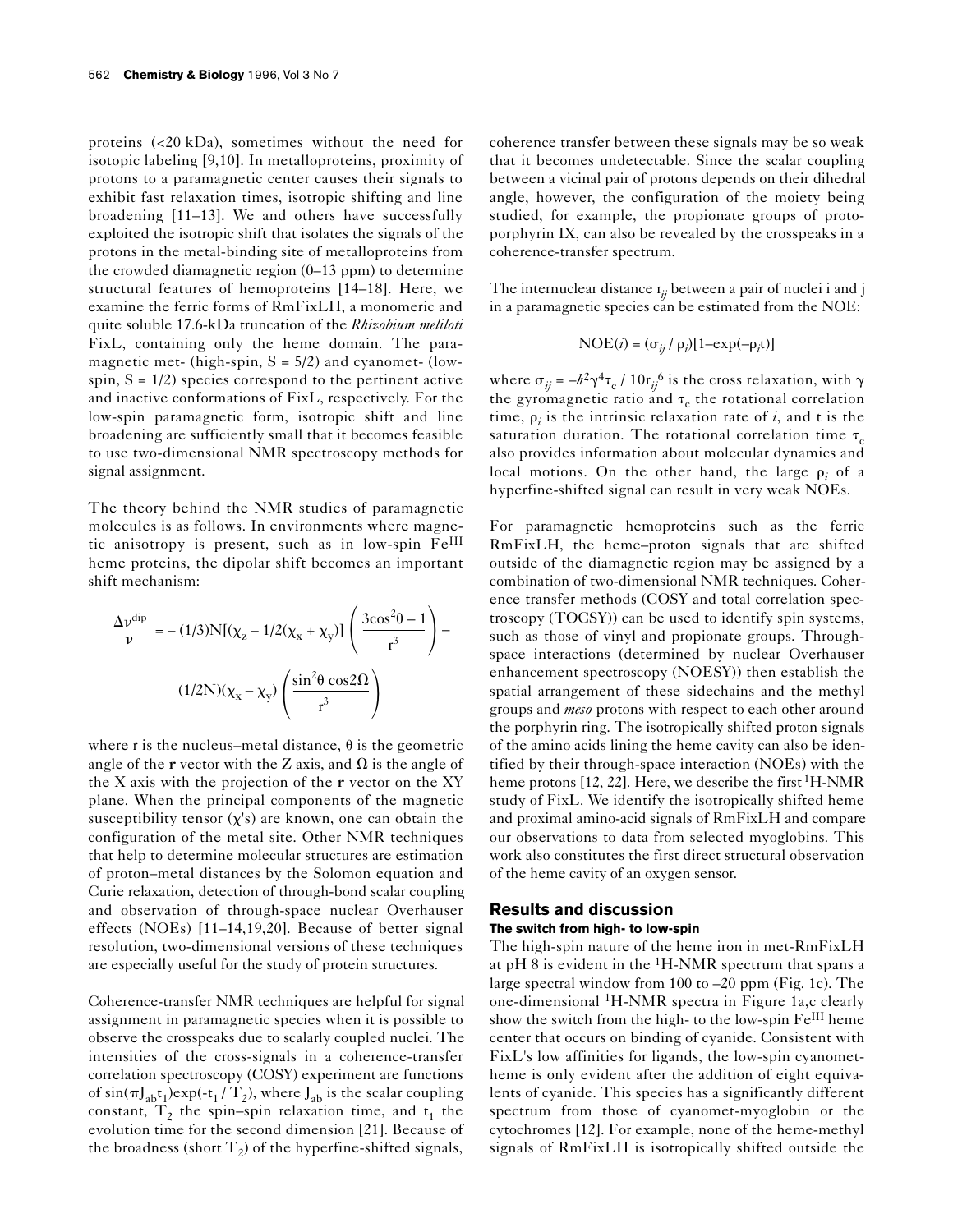**Figure 1**



One-dimensional 1H-NMR spectra of RmFixLH at pH 8 and 298 K show the switch from a high- to low-spin Fe<sup>III</sup> heme center on binding of cyanide and features of the heme environment. **(a)** Met-RmFixLH in H<sub>2</sub>O, (b) cyanomet-RmFixLH in D<sub>2</sub>O and (c) cyanomet-RmFixLH in  $H<sub>2</sub>O$ . A solvent exchangeable histidine ring-NH proton is indicated in (a); heme methyls 1, 3 and 8 are denoted in (b).

0–15 ppm region, whereas two heme-methyl signals are typically shifted outside of this range for the myoglobins (Table 1). Curiously, the relative shifts of the heme methyls in myoglobins are much less consistent than the common 8>3>5>1 shift pattern in the low-spin ferricytochromes  $c$  [11]. The small isotropic shifts and the shift pattern itself of cyanomet-RmFixLH suggest that the heme center has a unique magnetic environment and coordination chemistry. The differences between the heme environment of cyanomet-FixL and that of myoglobin, may relate to the fact that FixL functions as an oxygen sensor and not as an oxygen carrier.

# **The proximal and distal residues**

We establish by direct structural observation that a proximal histidine residue is present in FixL, which had been suggested by absorption spectra and mutagenesis studies [3,8]. The proximal histidine appears as a ring  $N\delta H$ shift at 21.0 ppm in the cyanomet-RmFixLH spectrum, which disappears in  $D_2O$  due to exchange with the solvent (Fig. 1a,b). We have confirmed this assignment with a onedimensional WEFT-NOE experiment, where irradiation on the N $\delta$ H signal revealed a cross relaxation on a C<sub>B</sub>H proton. We also assigned the shifts of the  $C_{\alpha}H$  and  $C_{\beta}H_2$ protons of the proximal histidine at 7.4, 9.1/9.9 ppm, respectively, by their connectivities in two-dimensional spectra (Table 1).

We did not find in the RmFixLH spectrum the second isotropically shifted, solvent-exchangeable signal that normally corresponds to a distal histidine. In sperm-whale and *Chironomus* myoglobins, one-dimensional NOE experiments have assigned the distal histidine NeH resonance to the downfield (14–24 ppm) region of the 1H-NMR spectrum [23,24]. This ring proton signal is absent from the spectra of cyanomet-myoglobins having substitutions at the distal histidine, including genetically engineered sperm-whale myoglobins and the *Aplysia* and *Glycera* myoglobins that normally have a distal valine or leucine, respectively [25–28]. Interestingly, the proton signals of a distal valine are consistently not isotropically shifted to the paramagnetic region. Thus, cyanomet-RmFixLH most resembles the *Aplysia* and *Glycera* myoglobins in the shift pattern of the proximal histidine signals and in the absence of the distal histidine NeH resonance. These observations support the proposal that FixL has a distal residue other than histidine. This proposal was based on an 11-nm blue shift in the Soret band of the met-FixL absorption spectra, which is seen only in hemoproteins known to lack a hydrogen-bonding distal residue [3,29].

### **Assignment of the heme proton signals**

Several well-resolved crosspeaks associated with the isotropically shifted heme proton signals of the cyanomet-RmFixLH were in the two-dimensional spectra at 314 K. Using bond-correlation techniques, the unique spin patterns of  $-CH = CH_2$  and  $-CH_2-CH_2$ – readily identified the vinyl and propionate groups, respectively. The TOCSY spectrum in Figure 2a displays the spin pattern for a propionate at 9.6 (T<sub>1</sub>, 31 ms), 5.9,  $-1.2$  (25 ms), and –1.8 ppm (52 ms). One vinyl spin system appears at 14.1, –7.0, and –7.6 ppm  $(T_1: 141, 111,$  and 84 ms, respectively) and the other at 8.0,  $-0.6$  (T<sub>1</sub>, 79 ms), and  $-0.1$ . From a COSY spectrum, the  $C_\beta H_2$  signals of the vinyl groups could be further assigned to the proton either *cis* or *trans* to the  $C_{\alpha}H$  proton (Fig. 2a, insets). The larger coupling constant of the *trans* pair (19.0 and 12.1 Hz, compared to 11.7 and 5.3 Hz for the *cis* pair in ethylene and dichloroethylene, respectively) results in a more intense crosspeak. Thus, the signal at –7.6 ppm, which gives a more intense crosspeak with the vinyl  $C_{\alpha}H$  at 14.1 ppm, corresponds to the '*trans* proton'. Similarly, the signal at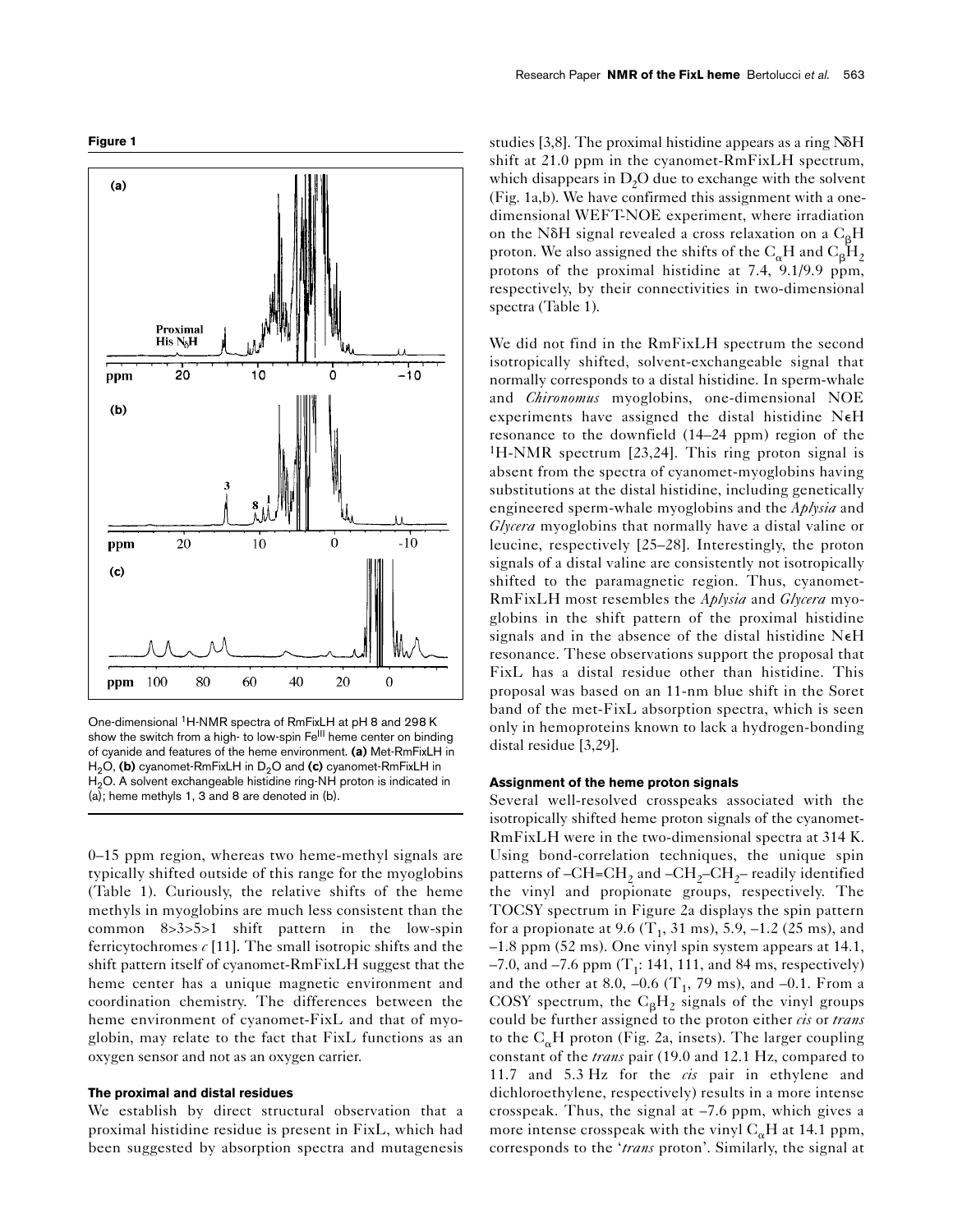| Protein                        | Proximal His F8 |             |             |             | Distal His E7         | Heme methyls     |                  |                  |                  |
|--------------------------------|-----------------|-------------|-------------|-------------|-----------------------|------------------|------------------|------------------|------------------|
|                                | NδH             | $C\alpha H$ | $C\beta_1H$ | $C\beta_2H$ | NeH                   | 1CH <sub>3</sub> | 3CH <sub>3</sub> | 5CH <sub>3</sub> | 8CH <sub>3</sub> |
| <b>RmFixLH</b>                 | 21.0            | 7.4         | 9.9         | 9.1         |                       | 8.8              | 14.3             |                  | 10.8             |
| Chironomus myoglobin           | 16.5            |             | 10.01       | 6.9         | 22.5                  |                  |                  |                  |                  |
|                                | 16.8            |             |             |             | 21.7                  |                  |                  |                  |                  |
| Sperm whale myoglobin          | 20.1            |             |             |             | 23.7                  | 18.6             | 4.8              | 27.0             | 12.9             |
| Aplysia myoglobin              | 14.3            | 7.6         | 10.7        | 10.5        | His $\rightarrow$ Val | 11.8             | 17.8             | 15.6             | 9.9              |
| Glycera myoglobin              | 23.7            | 8.6         | 11.7        | 7.1         | $His \rightarrow Leu$ | 1.0              | 18.3             | 6.7              | 19.3             |
| SW Mb H(E7)V, T(E10)R          | 17.0            | 8.1         | 13.7        | 9.7         | $His \rightarrow Val$ | 17.8             | 5.8              | 26.0             | 12.6             |
| SW Mb H(E7)V, T(E10)R, R(CD3)N | 16.6            | 7.7         | 13.1        | 9.6         | $His \rightarrow Val$ | 16.7             | 5.9              | 25.2             | 12.8             |

*Chironomus* myoglobin was at pH 5.5–9.0, 298 K (the noted shift in ppm varied from 0.2 to 0.7); *Glycera* myoglobin was at pH 6.43, 288 K; *Aplysia* myoglobin was at pH 8.9, 298 K; sperm whale myoglobin (SW Mb) mutants were at pH 7.0, 298 K. SW Mb H(E7)V, T(E10)R is a double mutant with the distal histidine changed to valine and with threonine E10 changed to arginine; SW Mb H(E7)V, T(E10)R, R(CD3)N is a triple mutant with the additional change of arginine CD3 to asparagine. These multiply mutated sperm-whale myoglobins were designed to mimic *Aplysia* myoglobin.

 $-0.1$  ppm corresponds to the proton *trans* to the vinyl  $C_{\alpha}H$ found at 8.0 ppm.

We have confirmed the above assignments and identified other heme signals by their through-space NOE interactions. In the one-dimensional  ${}^{1}H\text{-NMR}$  spectrum, we

**Figure 2**

easily identified three shifted heme methyls at 8.8, 14.3, and 10.8 ppm by simple integration (Fig. 1b). A fourth signal at 15.0 ppm may also correspond to a heme methyl, but this assignment has not yet been verified. Given the structure of protoporphyrin IX, methyls 1 and 3 should interact with vinyl spin systems, whereas methyls 8 and 5



The heme-proton signals can be assigned in the two-dimensional <sup>1</sup>H-NMR spectra of cyanomet-RmFixLH at 314 K and pH 8 (without calibration against temperature). **(a)** TOCSY with a mixing time of 20.5 ms. The insets in (a) are COSY crosspeaks that clearly show high intensities for *trans* pairs. **(b)** NOESY with a mixing time of 100 ms. The 100-ms mixing time is used because it reveals the methyl 1–methyl 8 fingerprint. No losses of the other heme signals were detectable at shorter mixing times (50 and 60 ms).

| ۰.<br>٧<br>×<br>×<br>. . |  |
|--------------------------|--|
|--------------------------|--|

**Chemical shifts of heme methyls and proximal and distal histidines in RmFixLH and selected low-spin myoglobins.**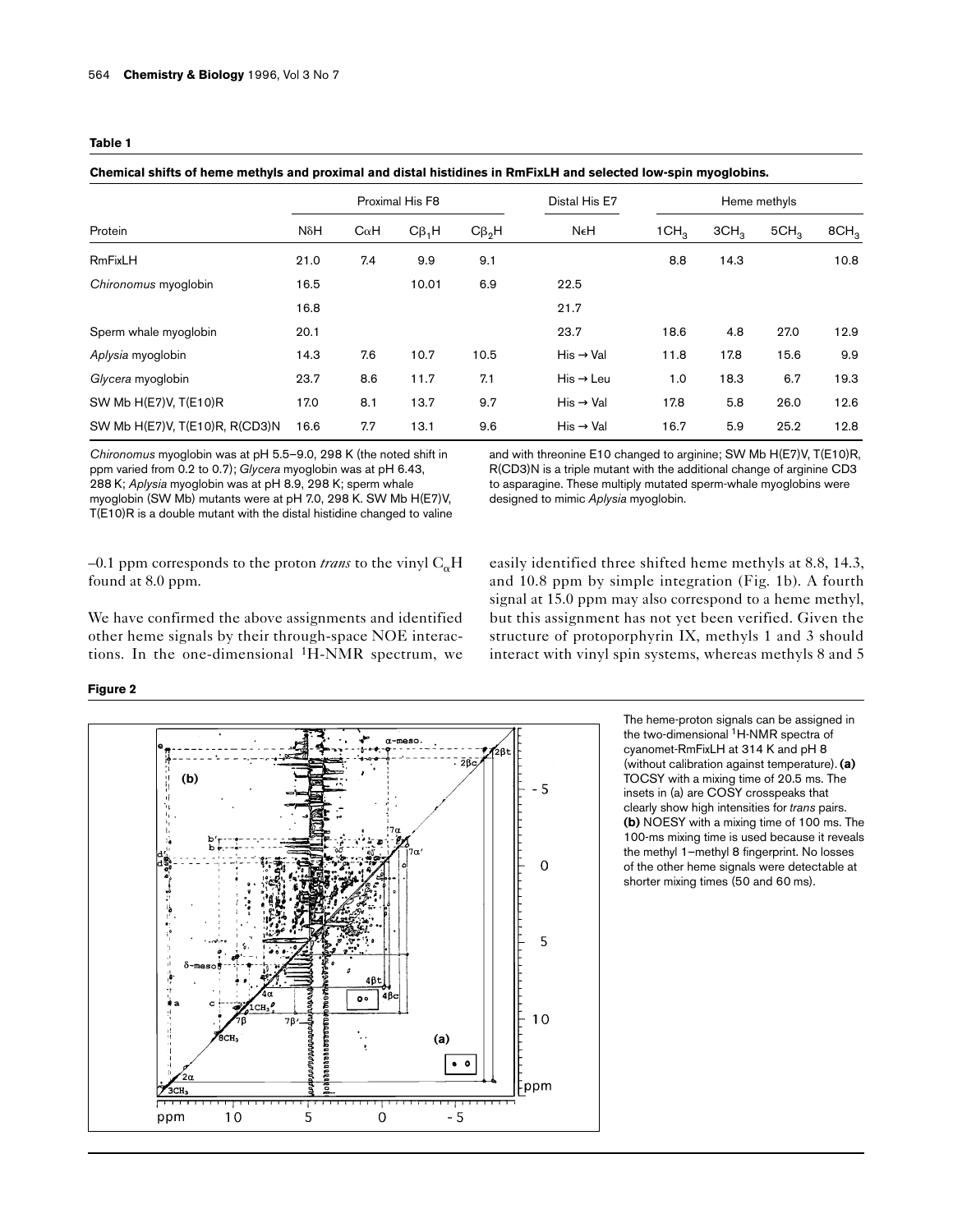



Structure of a protoporphyrin IX ring with observable NOEs indicated by arrows. Of particular interest is the 'fingerprint' NOE interaction between the methyl 1 and methyl 8 protons.

should sense propionate systems (Fig. 3). Furthermore, a fingerprint NOE should exist between methyls 1 and 8. From the NOESY spectrum, crosspeak *a* shows the interaction of the vinyl *a* signal at 14.1 ppm with the methyl signal at 8.8 ppm, permitting the assignment of methyl 1 or 3 to the latter signal (Fig. 2a). Crosspeaks *b* and  $b'$  show the interaction of a propionate  $CH<sub>2</sub>$  pair at –1.2 and –1.8 ppm with the methyl signal at 10.8 ppm. Thus, we assigned the signal at 10.8 ppm to methyl 5 or 8. Crosspeak *c*, associated with the methyl signals at 8.8 and 10.8 ppm, is identifiable as the fingerprint NOE between methyls 1 and 8. These NOE connectivities thus indicate that the signals at 8.8 and 10.8 ppm correspond to methyls 1 and 8 respectively.

Based on these methyl assignments, we assigned the corresponding vinyl 2 and propionate 7. This further allowed the assignment of the other vinyl spin system as vinyl 4. The spin system for propionate 6 is buried in the diamagnetic region, and its identification will require isotopic labeling. Crosspeaks *d* and *d'* show the interaction of the vinyl 4  $C_8H_2$  protons with the methyl signal at 14.3 ppm. Either methyl 3 or 5 could show this interaction. However, the existence of another crosspeak, *e*, between the  $trans-C<sub>B</sub>H$  proton of vinyl 2 and this methyl signal allows unambiguous assignment of the signal at 14.3 ppm to methyl 3. Unambiguous identification of the heme methyl 5 and of the  $\beta$  and  $\gamma$  meso protons awaits the

recognition of the buried propionate 6 signals. The signal at –0.5 ppm, which shows crosspeaks with the *trans* vinyl 2  $C_{\beta}H$  proton and methyl 3, is assigned to the  $\alpha$ -meso proton. The  $\delta$ -meso proton (6.5 ppm) is recognizable from its crosspeaks with methyls 1 and 8.

We have assigned the majority of the proton signals of the heme moiety in FixL and directly demonstrated the presence of a proximal histidine. Some interesting features of the NMR spectra, such as the smaller isotropic shifts of the heme signals and the absence of an NH ring signal from a distal histidine, already indicate that the FixL heme environment is unique among hemoproteins. This work will facilitate assignment of the amino acids lining the heme pocket and identification of the changes that occur when the heme iron switches to the low-spin form, inactivating the kinase. We will detect the amino acids around the heme first by their interaction with the heme protons; we will then apply sequence-specific methods for a better assignment. Because of the relatively slow nuclear-relaxation rates and large magnetic anisotropy of the paramagnetic low-spin Fe<sup>III</sup> heme center, we can investigate these changes in detail by twodimensional NMR experiments such as magnitude COSY, NOESY and TOCSY, as discussed here. These studies will be aided by the availability of *fixL* point mutants and the reconstitution of FixL with alternative hemes. These experiments are in progress in our laboratories.

#### **Significance**

This report presents the first structural information on a new class of hemoproteins, the heme-based sensors. FixL is a key regulator of the expression of nitrogenase, the main enzyme of the nitrogen fixation cycle. A kinase activity in the FixL protein is reversibly inhibited by heme ligands. Ferrous FixL responds to oxygen, which is thought to be the physiological ligand. However, met-FixL can also function as a sensor, responding to cyanide and other strong-field ligands of ferric heme. NMR provides an excellent means for studying the changes in the heme pocket that inactivate the kinase. The advantage of NMR methods for the study of paramagnetic proteins is that they emphasize the resonances of protons that are near the heme. We have identified hyperfine-shifted <sup>1</sup>H-NMR signals of the heme and proximal histidine. These assignments will be useful for the determination of solution three-dimensional structures of the activating and inactivating conformations of the heme pocket.

# **Materials and methods**

#### *Sample preparation*

The *R. meliloti* FixL heme domain, RmFixLH, was produced at high levels in *Escherichia coli* strain TG1(harboring plasmid pRH61) and purified as described previously [3]. The met-RmFixLH (1.4 mM) was initially in  $H_2O$  or  $D_2O$  buffered with deuterated 10 mM Tris (pH 8.0). The cyano form was prepared as follows. A solution of 70 mM KCN